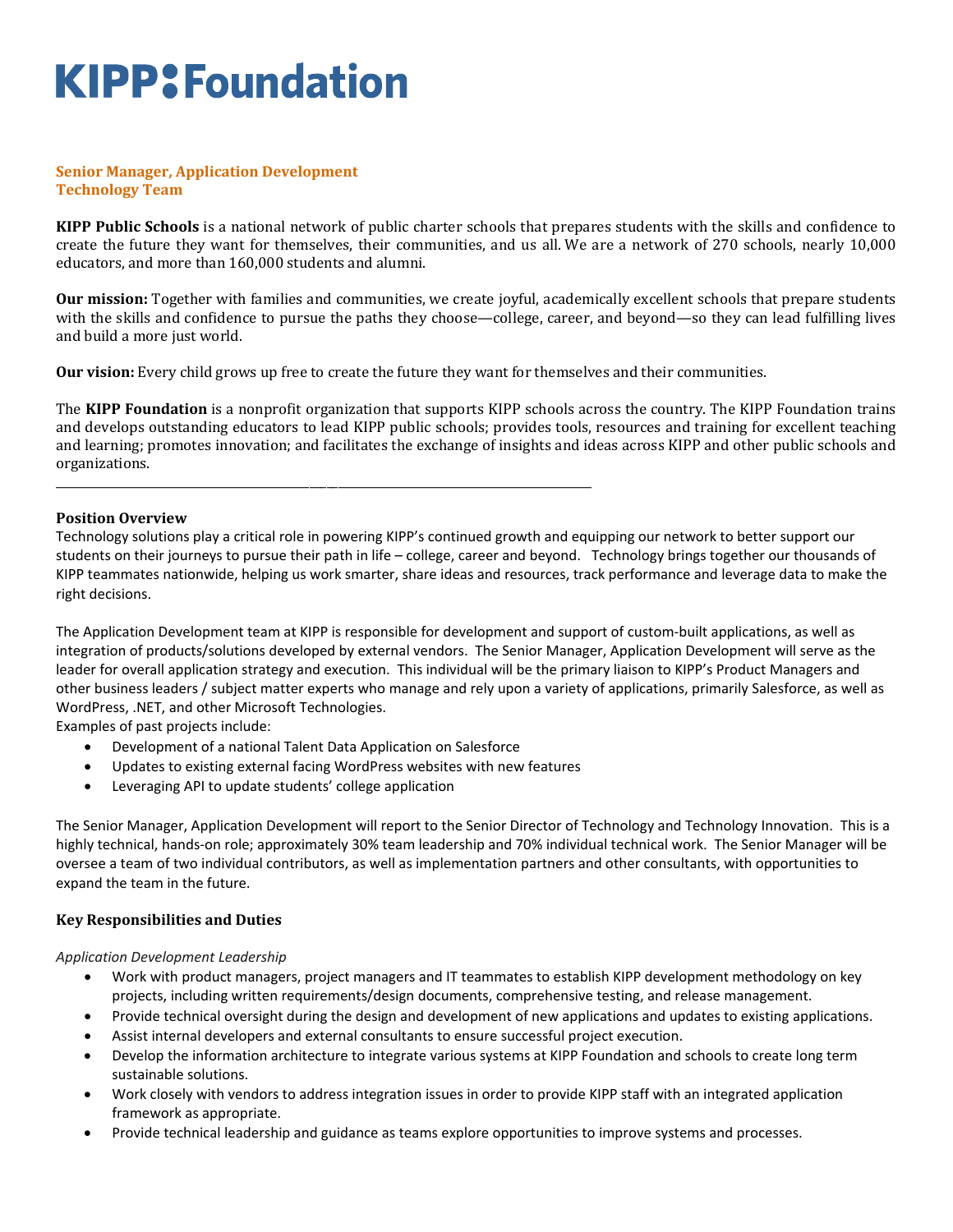# **KIPP: Foundation**

### *Application Design and Development*

- Design and develop customizations and enhancements to applications built on a variety of technology platforms.
- Take responsibility for comprehensive unit testing and participate in the user acceptance testing process.

### *Application Support and Infrastructure*

- Serve as Tier II support on application issues not resolved by the Helpdesk.
- Provide technical guidance and mentorship to other members of the IT Team.
- Work with the IT Operations team to ensure applications are patched and upgraded during maintenance windows.
- In collaboration with the IT Operations team, develop processes to ensure security of data, high availability of applications and an appropriate disaster recovery strategy.

#### *Team Leadership*

- Manage and develop a team of two individual contributors
- Oversee and review technical designs and code developed by consultants
- Create and track team plans to ensure projects are resourced sufficiently without oversubscribing individual contributors.

## **Qualifications**

- Passion for education equity and KIPP's mission and values (sense of purpose, results, respect, constant learning & humility, and diversity & inclusivity)
- A proactive cultural leader and team player who thrives on collaboration and learning
- Cultural competence in collaborating with teammates across lines of difference
- Strong people development and management experience, with demonstrated ability to balance delegation and control and hold teams accountable for results by creating a culture of ownership
- Excellent relationship management skills and the ability to motivate and educate both internal and external resources
- Strong work ethic and commitment to high standards of excellence coupled with an enthusiastic and passionate approach to one's work.
- Rigorous attention to detail with an ability to move from big picture to the minutia of execution with ease and composure.
- Strong oral and written communication with both technical and non-technical audiences.
- Excellent project and time management skills needed to balance multiple priorities and ensure timely delivery of high-quality products; exceptional ability to backwards plan and contingency plan
- Self-directed and results-oriented, demonstrating initiative and follow-through and ability to adapt to changing circumstances. Resourceful.
- Willingness to seek feedback, adapt practices and continuously learn and evolve.

#### **Experience**

- Proven experience in the architecture, design and development of complex solutions using KIPP's technology platforms.
- Ability to convert business requirements into technical design specifications and technical documentation skills.
- Proven ability to provide hands-on technical leadership to development and integration projects with internal and external/vendor teams.
- Hands-on experience designing and developing user-friendly applications based on multiple technology platforms.
- Experience developing custom applications within Salesforce platform strongly preferred, including writing APEX triggers/classes and working with Salesforce Flows.
- Experience with .NET and/or WordPress preferred.
- Familiarity with the HTML, JavaScript, CSS, DHTML, SQL, LDAP and XML.
- Strong database skills, including data modeling and standard data retrieval, insertion and updates required.

## **Work Conditions**

- COVID-19 considerations: Vaccinations and masks required in shared workspaces and job-related travel.
- Minimal travel required
- Full-time, exempt role